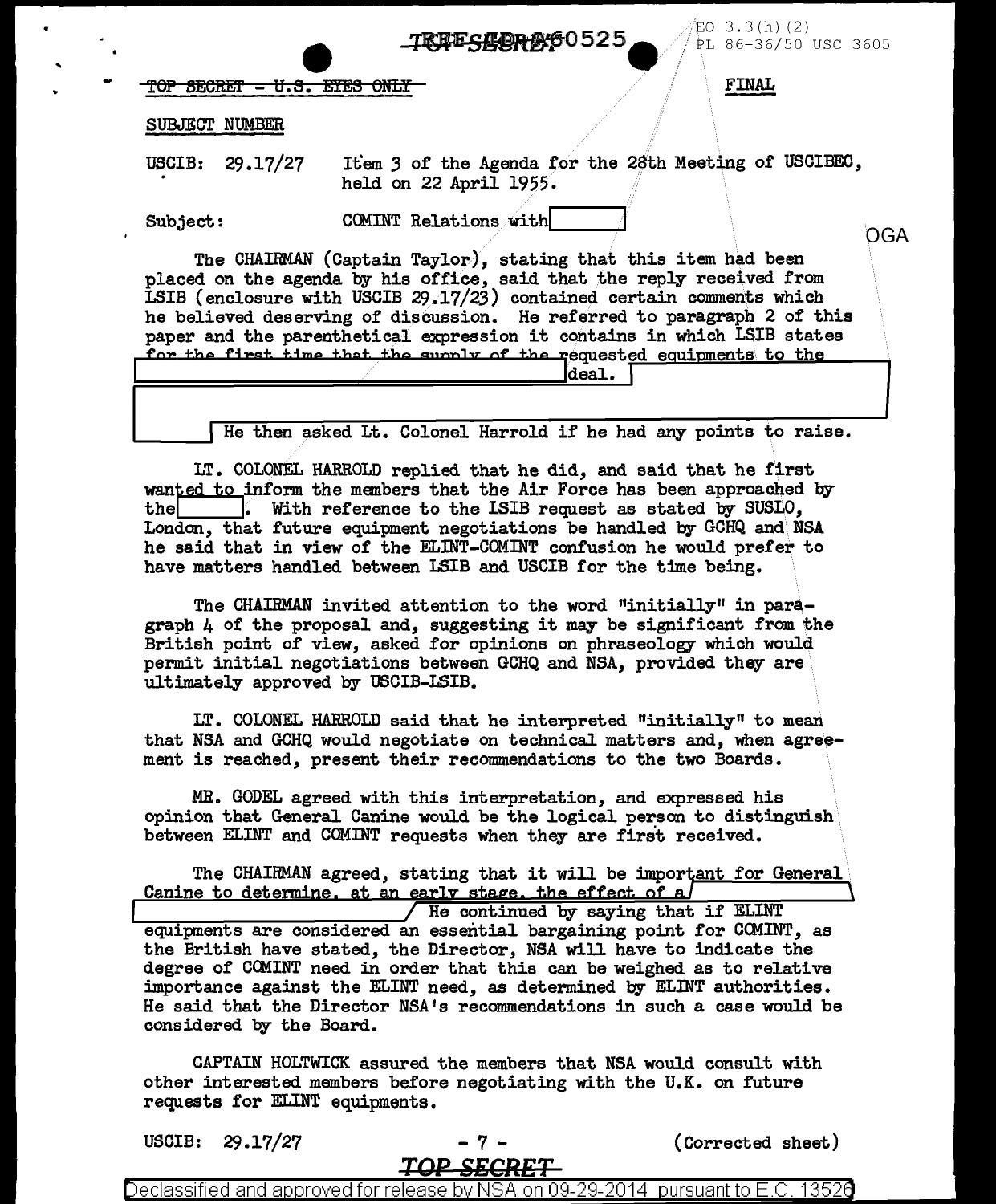#### TOP SECRET U.S. EYES ONLY

**?L 86-36/50 USC 3605**  $EO$  3.3(h)(2)

USCIB: 29.17/27

There was further discussion on paragraph  $\mu$  after which it was agreed to leave the paragraph unchanged with the understanding that the minutes would reflect the members' views concerning it.

TOP SECRET<br>REF ID:A60525

The CHAIRMAN asked if all members understood that by this decision. if approved by USCIB, the Director, NSA is authorized to initiate action to obtain, from previously indicated sources, the requested items of ELINT equipment for shipment to through U.K. channels.

 $OGA$ 

The members agreed.

OGA

then distributed to the members copies of a telegram. referred to earlier by the Chairman.

I in which he and the Air Force Representative described an approach which had been made to them by the British. The message read as follows:

"1. J. E. POULDEN WAS ADVISED MEETING REQUESTED IN 29 MARCH LETTER OF DIRECTOR GCHQ COULD NOT BE HELD AT THIS TIME BUT HE REQUESTED A LIAISON VISIT TO PRESENT LATEST BRITISH VIEWS. MR. A. BACON FROM NID WHO IS THE BRITISH LIAISON WITH THE ON COMINT AND ELINT MATTERS AND J. E. POULDEN OUTLINED BRITISH VIEW OF THE POSITION AS . FOLLOWS:

 $(1)$ CONSIDER ELINT AND COMINT AS ONE AND THEREFORE STRONGLY DESIRE THAT ALL NEGOTIATIONS IN BOTH FIELDS BE HANDLED THROUGH ONE CHANNEL, NAMELY, THE BRITISH NAVAL CHANNEL WHICH HAS BEEN IN OPERATION SATISFACTION TO BE SECURE. SEVEN YEARS AND HAS BEEN PROVEN TO THE

(2) THE QUESTION OF SECURITY IS PARAMOUNT AND

WHO IS PRESENTLY IN LONDON, HAS REITERATED TO MR. BACON IN THE STRONGEST TERMS THAT THIS IS A VERY CLOSELY GUARDED SECRET AND THERE WAS GREAT POLITICAL DANGER OF A SOCIALIST OR COMMUNIST MEMBER OF PARLIAMENT GETTING WORD OF THIS EXCHANGE OF INFORMATION THROUGH A BREACH OF SECURITY WITH THE RESULT THAT HE AND OTHERS INVOLVED WOULD BE CASHIERED AND IMPRISONED. PL 86-36/50 USC 3605

FURTHER ADVISED THAT ANY FUTURE APPROACHES  $(3)$ TO THE MINISTRY OF DEFENSE SUCH AS THE RECENT ONE BY A U.S. AIR ATTACHE INCREASES THE CHANCES OF A SECURITY BREACH AND MAY PUT HIM IN IN THE POSITION OF HAVING TO STOP THE FLOW OF BOTH COMINT AND ELINT TO BOTH U.S. AND U.K.

 $(L)$  HE FAILS TO UNDERSTAND WHY APPROACHES ARE BEING MADE BY U.S. AUTHORITIES WHEN THEY ARE ALREADY RECEIVING BOTH TYPES OF INFORMATION AND HE REFUSES TO DISCUSS THE MATTER WITH EITHER U.S. AUTHORITIES OR HIS OWN MINISTRY OF DEFENSE.

USCIB: 29.17/27

(Corrected sheet)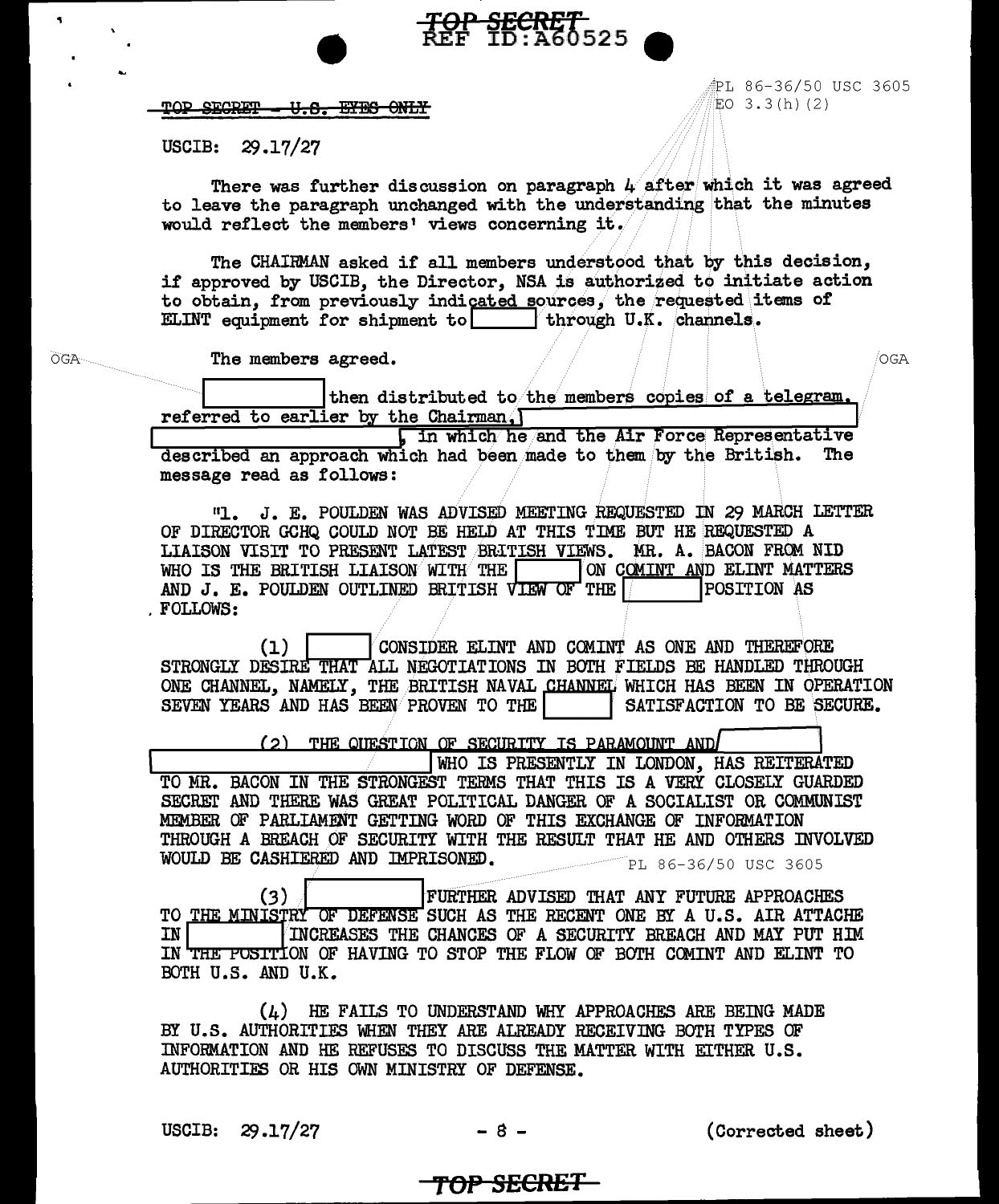#### TOP SECRET - U.S. EYES ONLY

USCIB: 29.17/27

 $EO$  3.3 $(h)$  (2) PL 86-36/50 USC 3605

( 5) HE FEELS INSULTED THAT HE SHOULD BE ASKED TO FURNISH COPIES OF HIS RAW DATA SUCH AS OPERATORS' LOGS. AS BACKGROUND INFORMATION,  $J$ ,  $E$ , POULDEN STATED THE FOLLOWING: THE BRITISH RECOGNIZE THAT THE  $\Box$  HAVE A HIGH DEGREE OF COMPETENCE IN THE ELINT FIELD AND HAVE A HIGH DEGREE OF COMPETENCE IN THE ELINT FIELD AND KNOW THEY USE HIGH GRADE ENGINEER OPERATORS. THEY ALSO RECOGNIZE FROM THEIR PREVIOUS CONTACTS THE HIGH DEGREE OF PRIDE THE  $\vert$  . HAVE IN THEIR OWN COMPETENCE AND THEREFORE NEVER PRESS THEM FOR RAW DATA AND ACCEPT THEIR EVALUATED RESULTS. THE BRITISH RECEIVE ELINT RESULTS IN THE FORM OF PERSONAL LETTERS EXCHANGED THREE TIMES A WEEK AT TECHNICAL STAFF LEVEL DELIVERED

ELECTRONIC MEANS OF COMMUNICATION ARE NOW BEING ESTABLISHED AND WILL BE OPERATING IN THE NEAR FUTURE ALLOWING DAY-TO-DAY EXCHANGE IF REQUIRED.

USCIB:  $29.17/27$  - 8A -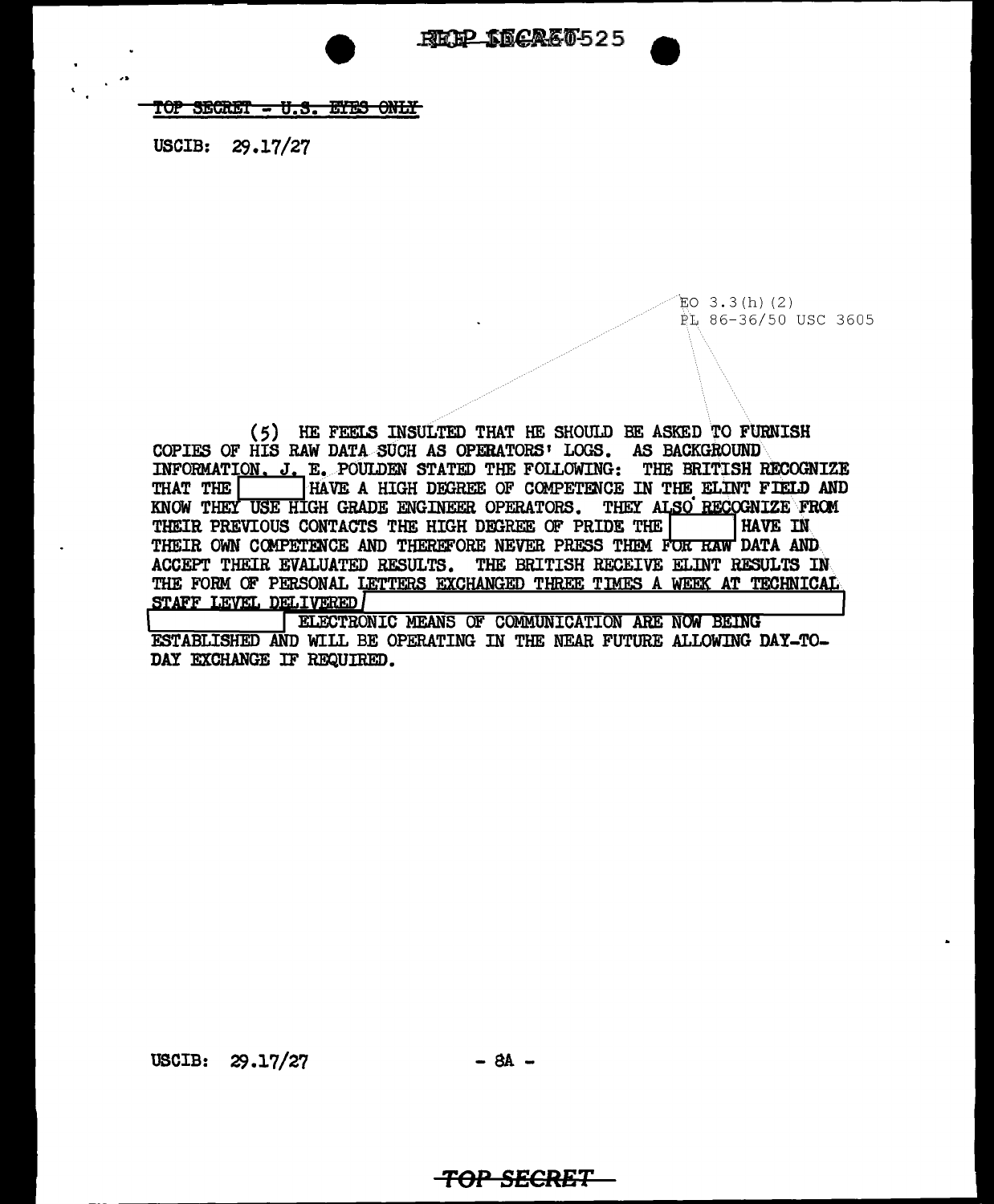

**EO 3.3(h)(2)** PL 86-36/50 USC 3605

TOP SECRET <del>U.S. EYES ONLY</del>

PL 86-36/50 USC 3605

USCIB: 29.17/27

"2. THE BRITISH ARE VERY CONCERNED ABOUT THE PRESENT SITUATION<br>U.S. APPROACHES ARE STRAINING BRITISHIVE RELATIONS AND THEY SINCE U.S. APPROACHES ARE STRAINING BRITISH, FEEL THAT ANY FURTHER TENSION CAUSED BY CONTINUED DIRECT CONTACTS BY ANY U.S. AGENCY MAY VERY LIKELY DISRUPT THE FLOW OF BOTH COMINT AND ELINT. BOTH J. E. POULDEN AND MR. BACON EMPHASIZED THAT  $\vert$  is THE CONTROLLER OF ALL ELINT MATTERS WITH AUTHORITY TO DISCONTINUE PASSAGE OF INFORMATION TO BRITISH AND U.S. THEY CONSIDER A SOLUTION OF THIS OF INFORMATION TO BRITISH AND U.S. PROBLEM A MOST URGENT MATTER AND **J. E. POULDEN** HAS OFFERED TO VISIT WASHINGTON IMMEDIATELY TO CLARIFY ANY POINTS IN QUESTION IF DESIRED.

"3. IT WAS STATED BY J. E. POULDEN THAT AT ONE TIME GENERAL CANINE HAD OFFERED THE GOOD SERVICES OF HIS OFFICE IN AN ATTEMPT TO STOP FURTHER DIRECT U.S. APPROACHES TO THE

114. THE IMPRESSION GAINED BY STEVENSON AND MARTIN AT THIS INFORMAL MEETING IS THAT THE BRITISH ARE VERY SINCERE AND ANXIOUS TO COOPERATE WITH THE U.S. AND THEY HAVE NO ULTERIOR MOTIVE IN THIS MATTER, BUT RATHER THAT THEY GENUINELY FEEL THERE IS A REAL DANGER OF THE LOSS OF A VALUABI.E SOURCE OF INFORMATION TO BOTH U.S. AND U.K.

<sup>11</sup> 5. THIS REPORT HAS BEEN PREPARED JOINTLY BY STEVENSON AND MARTIN. PLEASE SEE THAT GENERAL LEWIS GETS COPIES WITHOUT DELAY. (A COPY OF THIS HAS, IN FACT, BEEN PASSED TO GENERAL LEWIS.)"

The CHAIRMAN informed the members that a reply has been sent to the CIA representative.

in effect, acknowledged receipt of the U.K. views and said that they would be carefully considered; stated that his Washington headquarters could only reiterate the position stated earlier; and requested that Mr. Poulden be so informed and advised that a visit by him to the U.S. at this time would not assist in the resolution or the problem.

The CHAI~. expressed his /opinion that the info .• · mation presented .\_\_ \_\_\_\_\_ \_\_\_,lehould be injected into Board channels as quickly as possible, and, since LSIB has made no comment in paragraph 3 of their memo, he asked whether it would be advisable for him to ask SUSLO, London to find out whether the U.K. views I 1 represent the views of LSIB. He said that he considered it curious that LSIB, in their paragraph 3, make no mention of the effect of unilateral ELINT dealings on the COMINT negotiations, yet they have stated specifically that the ELINT equipment requested is essential to their success. In addition, he said, LSIB has not insisted upon cessation of separate dealings on ELINT but only noted that their  $\vert$  contacts have indidealings on ELINT but only noted that their cated this.

USCIB:  $29.17/27$  - 9 -

OGA

**TOP SECRE'f**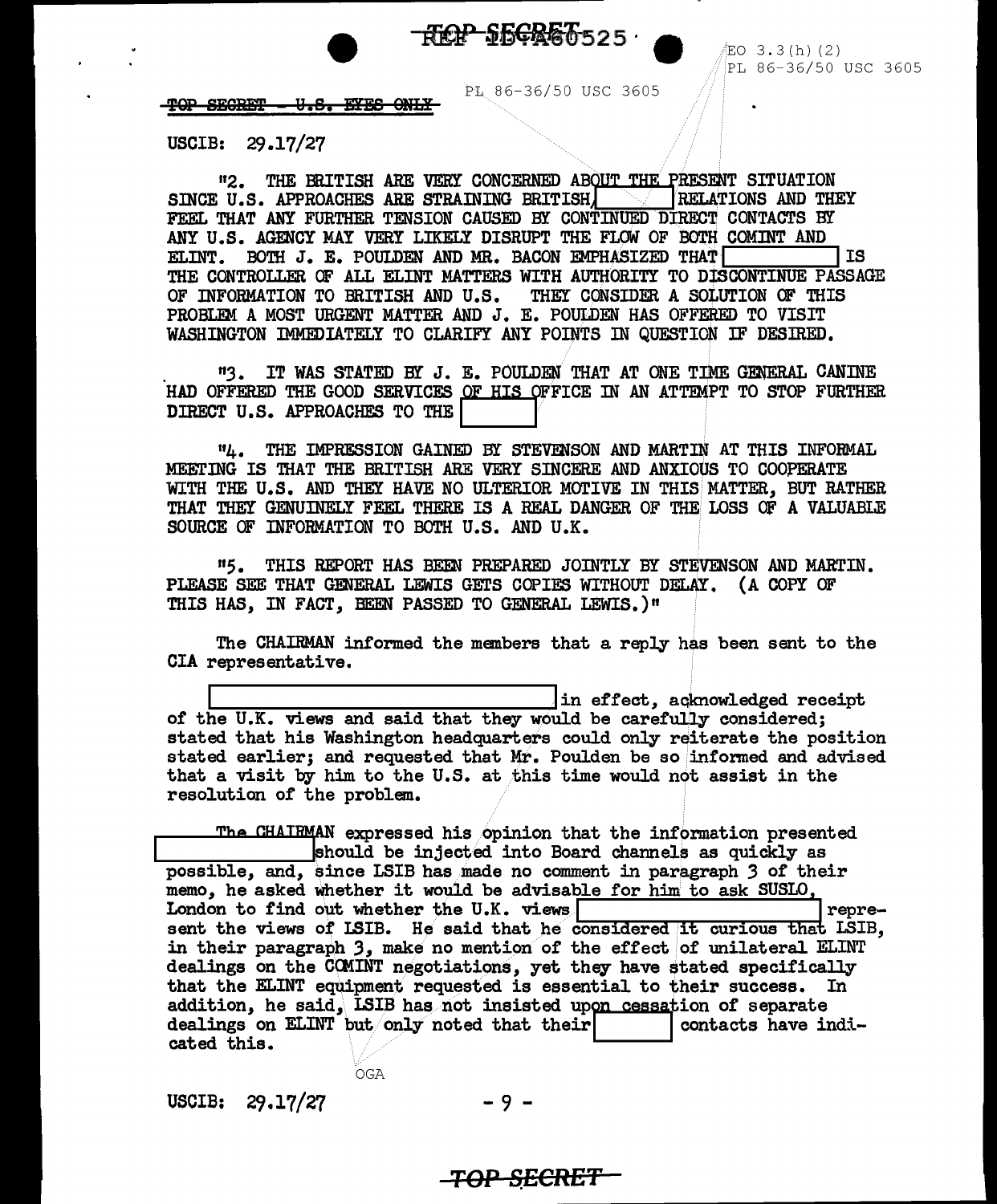

| $MM = M$                    |  |  |
|-----------------------------|--|--|
| TUP SECRET - U.S. EIES UNLI |  |  |

USCIB: 29.17/27

considered it wise to get confirmation of the ISIB views.

.<br>OGA

MR. PACKARD, recalling the London Conference of July '54, said that the existing situation was predicted by Bacon, who was overruled when an agreement on COMINT alone was reached.

MR. GODEL proposed that the LSIB letter be taken at its face value.

The CHAIRMAN asked if it were being suggested that the information be ignored in replying to LSIB with the understanding that we would continue with our unilateral negotiations.

MR. PACKARD said that if the want the U.S. to desist from unilateral arrangements. LSIB should be put in the position of having to raise the issue by requesting that we change the terms of reference of the Conference.

The CHAIRMAN pointed out that we have a serious question of whether the COMINT approach to  $\boxed{\phantom{a}}$  is going to be jeopardized by a unilateral ELINT approach by the  $\sqrt{0.5}$ . Recalling many statements by the Director. NSA on the subject he cautioned that the  $vertial$  as a  $l$ 

must be kept in mind.

if anyone could foresee harm in asking LSIB for confirmation of their views.

MR. POLYZOIDES suggested that this not be done and that we continue to play the game our way. Pointing out that our own house is not yet in order on the COMINT-ELINT problem, he objected to forcing the issue before we are prepared to see it through. He recommended that the Committee's action be limited to approval of the U.K. letter received from SUSLO.

CAPTAIN HOLTWICK said that it would be interesting to know whether the equipment we are agreeing to furnish through the U.K. is being wasted.

MR. POLYZOIDES, noting the LSIB assurance that the equipment is necessary for successful COMINT negotiations, said that if our "attorney" turns out not to be trustworthy and we do not get COMINT results, our complaint can be made to LSIB.

Mr. Godel expressed the consensus of the group by saying that if the T are as concerned about unilateral approaches as the British say, the British will undoubtedly inform us through official rather than informal channels.

USCIB:  $29.17/27$ 

 $-10 -$ 

EO  $3.3(h)(2)$ PL 86-36/50 USC 3605

#### <del>-TOP SECRET -</del>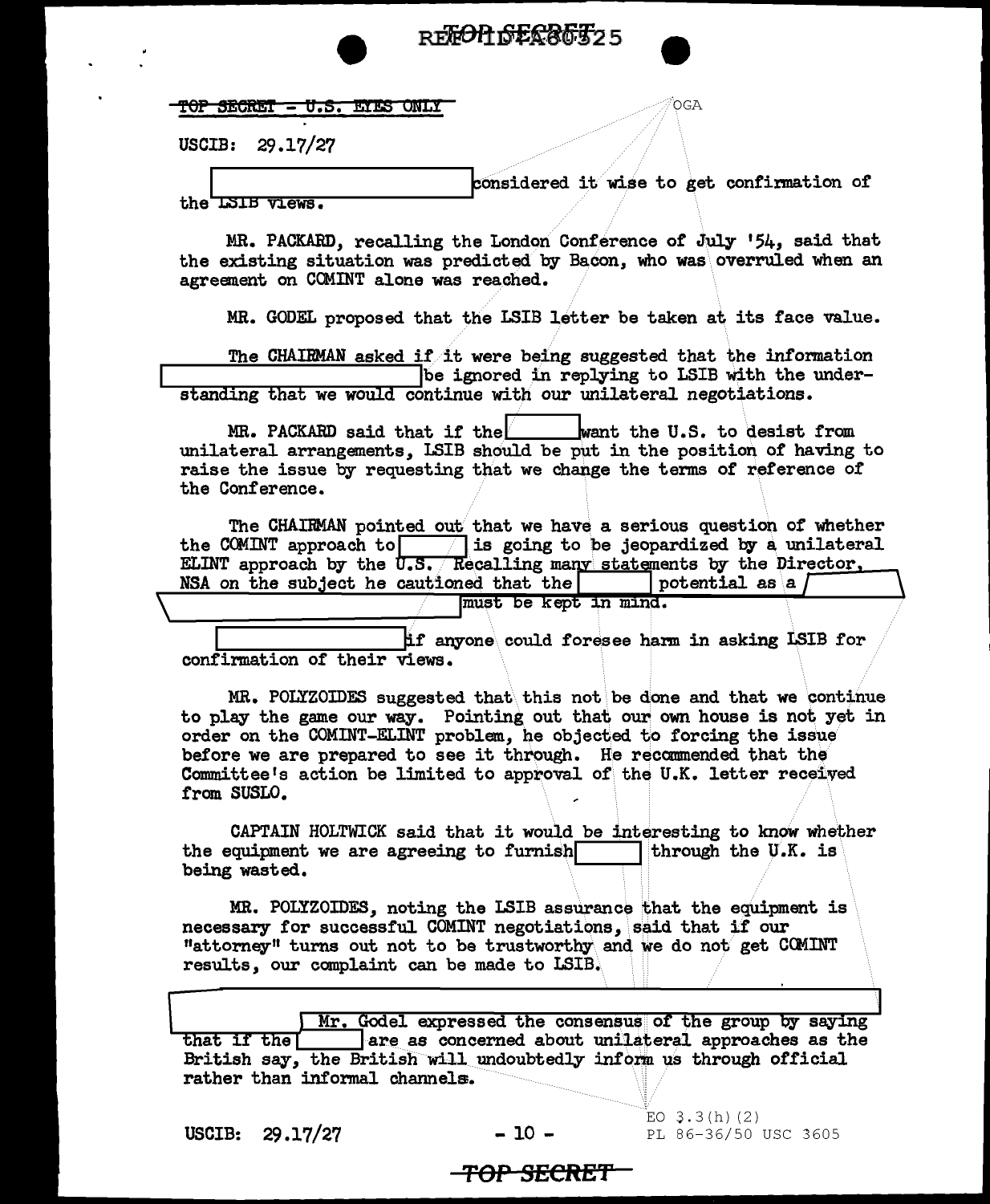|                                                                                                                                                                                                                                                                                                                                                               | <b>\$66860525</b>                                                                               |
|---------------------------------------------------------------------------------------------------------------------------------------------------------------------------------------------------------------------------------------------------------------------------------------------------------------------------------------------------------------|-------------------------------------------------------------------------------------------------|
| <del>TOP SECRET = U.S. ETES ONLY</del><br>29.17/27<br><b>USCIB:</b>                                                                                                                                                                                                                                                                                           | 钲O 3.3(h)(2)<br>PL 86-36/50 USC 3605                                                            |
| he will talk with the Air Attaché from<br>he hopes to obtain a clearer picture of the situation in                                                                                                                                                                                                                                                            | LT. COLONEL HARROLD announced that he will soon go to Germany where<br>during which discussions |
|                                                                                                                                                                                                                                                                                                                                                               |                                                                                                 |
| MR. GODEL suggested<br>particular interests in the problem are. He then expressed his under-<br>standing that the Committee will be grateful for an expression of views<br>by the ELINT authorities as to the impact on their business.                                                                                                                       | Air Force determine what their<br>OGA                                                           |
| MR. POLYZOTDES then proposed that the members note the message                                                                                                                                                                                                                                                                                                | USAF Members investigate the                                                                    |
| ramifications of the message and forward their views on it at the earliest<br>practicable date.                                                                                                                                                                                                                                                               |                                                                                                 |
| It was so agreed.                                                                                                                                                                                                                                                                                                                                             |                                                                                                 |
| Harrold's trip would be presented at a meeting of the Committee. In<br>addition, he said that he would welcome advice from the members, -<br>particularly from NSA on the importance of<br>The CHAIRMAN referred again to the LSIB letter, noting that all<br>points had been discussed and that the only remaining action concerned<br>notification to LSIB. | on Colonel<br>COMINT.                                                                           |
| CAPTAIN HOLTWICK recommended that an affirmative reply be sent to<br>LSIB.                                                                                                                                                                                                                                                                                    |                                                                                                 |
| All members agreed.<br>sentative in London (SUSLO), asked if it might not be proper for him to<br>attend any future meetings                                                                                                                                                                                                                                  | CAPTAIN HOLTWICK, pointing out that the Board has a liaison repre-                              |
| MR. GODEL suggested that SUSLO's attendance be only on an invita-<br>tional basis,<br>COMINT of interest to him might be discussed.                                                                                                                                                                                                                           | Air Force representatives there expected that                                                   |
| MR. BUFFHAM stated that Colonel Pulling is accredited to ISIB and<br>that it is customary for him to authorize all U.S.-U.K. COMINT and<br>ELINT contacts.                                                                                                                                                                                                    |                                                                                                 |

USCIB: 29.17/27  $-$  11  $\,$ 

 $\ddot{\phantom{0}}$ 

 $\ddot{\phantom{a}}$